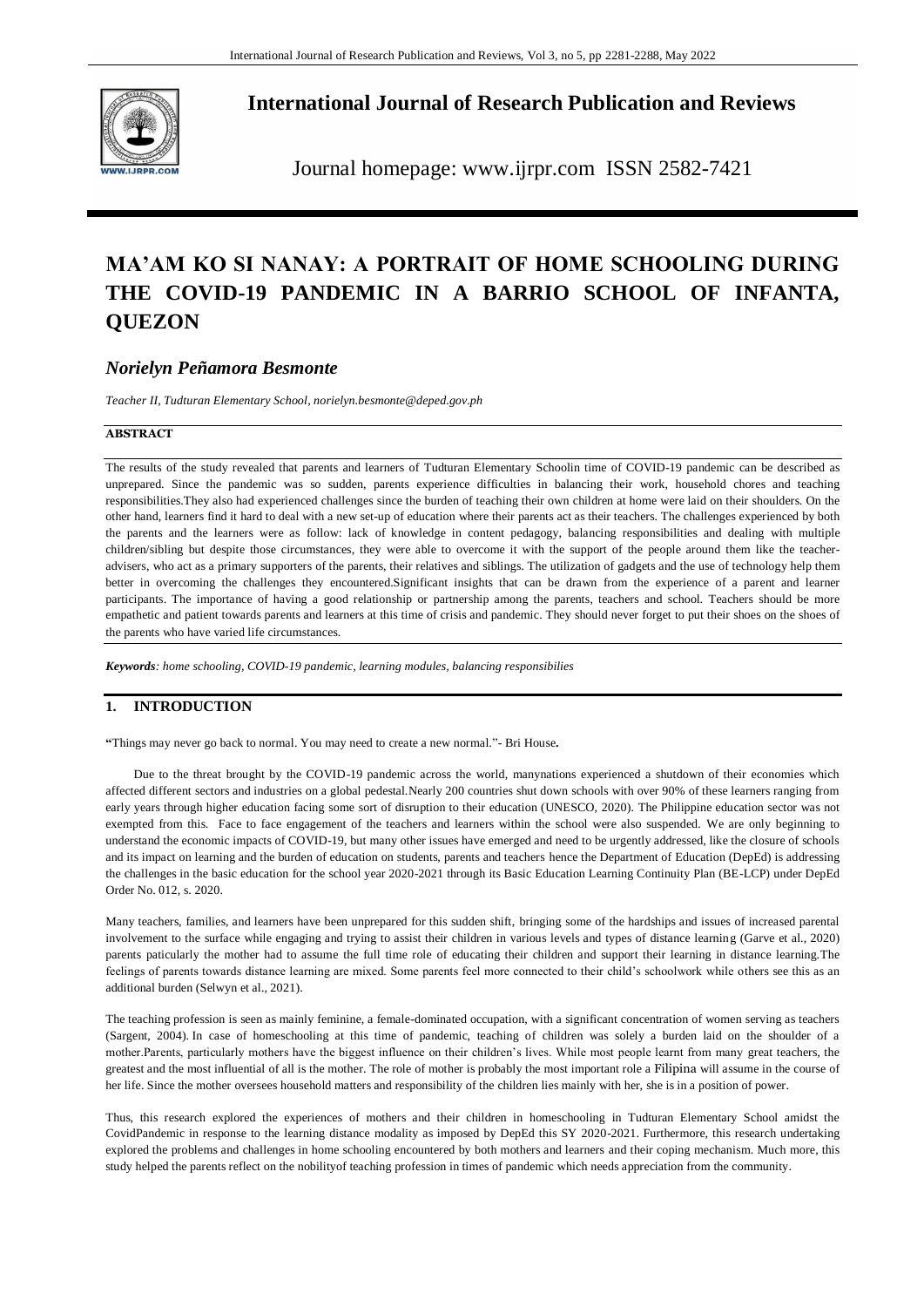#### **Research Question:**

This research aimed to describe and explore the home-schooling experiences of parents and learners in Brgy. Tudturan, Infanta Quezon who are currently enrolled in Tudturan Elementary School for the School Year 2020-2021 during the COVID-19 Pandemic.

Specifically, it sought to answers the following questions:

- 1. How may the home-schooling experiences of parents and learners be described and analyzed?
- 2. What are the challenges in home schooling encountered by parents and learners?
- 3. How do they cope up and overcome with their challenges?
- 4. What insights may be drawn from the findings?

# **2. BRIEF REVIEW OF RELATED LITERATURE AND STUDIES**

# **MOTHER AS A TEACHER AT HOME :**

"Mother is the first and the best teacher. The hand that rocks the cradle rules the world". It is the mother who sees the first smile on the lips of the child and makes it a permanent one with her teaching."This proverb exhausts that mother is the only personality who teaches the first word to call her and morality that the child has to follow throughout the life in order to make her child grow into a total personality. Whatever the mother teaches her child it creates permanent impression in the heart and mind of the child and so the life of the child gets embodied with the mother's teaching. The influence of mother over her children will be strong that she will make a dull child into a brilliant child.

Parents play a pivotal role in shaping the character of children as they grow towards adulthood(Ndhine, 2020). According to him,with [schools](https://www.novapioneer.com/kenya/blog/learning-must-continue/) closed, parents have had to take up the role of being both parent and teacher. At this time, most parents may feel like their space has been raided by their children and they are all trying to figure out how to balance between [working](https://www.novapioneer.com/kenya/blog/staying-home-every-day-is-a-pleasant-surprise/) from home and ensuring our children stay on track with their [learning](https://www.novapioneer.com/kenya/blog/impact-of-virtual-learning-on-my-students/). They are all adapting to a new routine and as crazy and hectic it may seem; it is important that our children feel supported in their academics as this is also a new adjustment for them.

#### **WHAT IS HOME SCHOOLING?**

"The home is the first and most effective place to learn the lessons of life"- David O. Mckay. This means that when a home serves as a school, then parents must be the first teachers from the moment a child is born and as they mature into adults.

Home school or homeschooling has been defined by several websites in many ways. Merriam Webster defined it as "educate (one's child) at home instead of sending them to school". Wikipedia's definition is "the education of children at home or a variety of other places. Gerald Heubner, Chairman of the Global Home Education Exchange (GHEX), as quoted from the book Why You Should Homeschool, defined homeschooling as "parent-led, home-based education".

Heubner's statement is supported by Isla (2020), wherein he defined homeschooling has as a parent-led form of education with one or both parents as the main educator.Parents are now considering homeschooling their children to keep them safe from coronavirus and ensure their continued learning amidst this pandemic.Addition to this,pupils thrive when their parents become part of the classroom.

#### **CHALLENGES OF COVID-19 PANDEMIC IN HOMESCHOOLING:**

The pandemic spread of Novel Coronavirus, also known as COVID-19, has significantly disrupted every aspects of human life, including education. The alarming spread of the virus caused a havoc in the educational system forcing educational institutions to shut down. According to a UNESCO (2020) report, 1.6 billion children across 191 countries have been severely impacted by the temporary closure of the educational institutions. This Covid-19 pandemic has shaken up families all over the world. As homes function simultaneously as school, office and living space, parents are finding themselves in a bind. Even though parents now have more time for their children, the pressure to juggle multiple roles is stressful and they are unable to devote time to parenting. As children and parents stay confined to their homes, parents are finding it difficult to focus on different aspects of their child's overall development.

**Marchetti**(2020), defined the school year with pandemic in one word which is [stressful.](https://www.psychologytoday.com/us/basics/stress) She stated that the sudden lockdown and the closure of schools have forced parents to re-arrange their work, couple and family life, to deal with homeschooling and [fear](https://www.psychologytoday.com/us/basics/fear) for their health, with no clue on the length and the development of the general situation. Moreover, our country was not ready to provide adequate psychological support for families and parents, resulting in a worsening of the mental well-being of the general population.

### **COPING MECHANISM IN HOMESCHOOLING:**

Coping mechanisms are the strategies people often use in the face of stress and/or trauma to help manage painful or difficult emotions. Coping mechanisms can help people adjust to stressful events while helping them maintain their emotional well-being (Psychepedia 2018).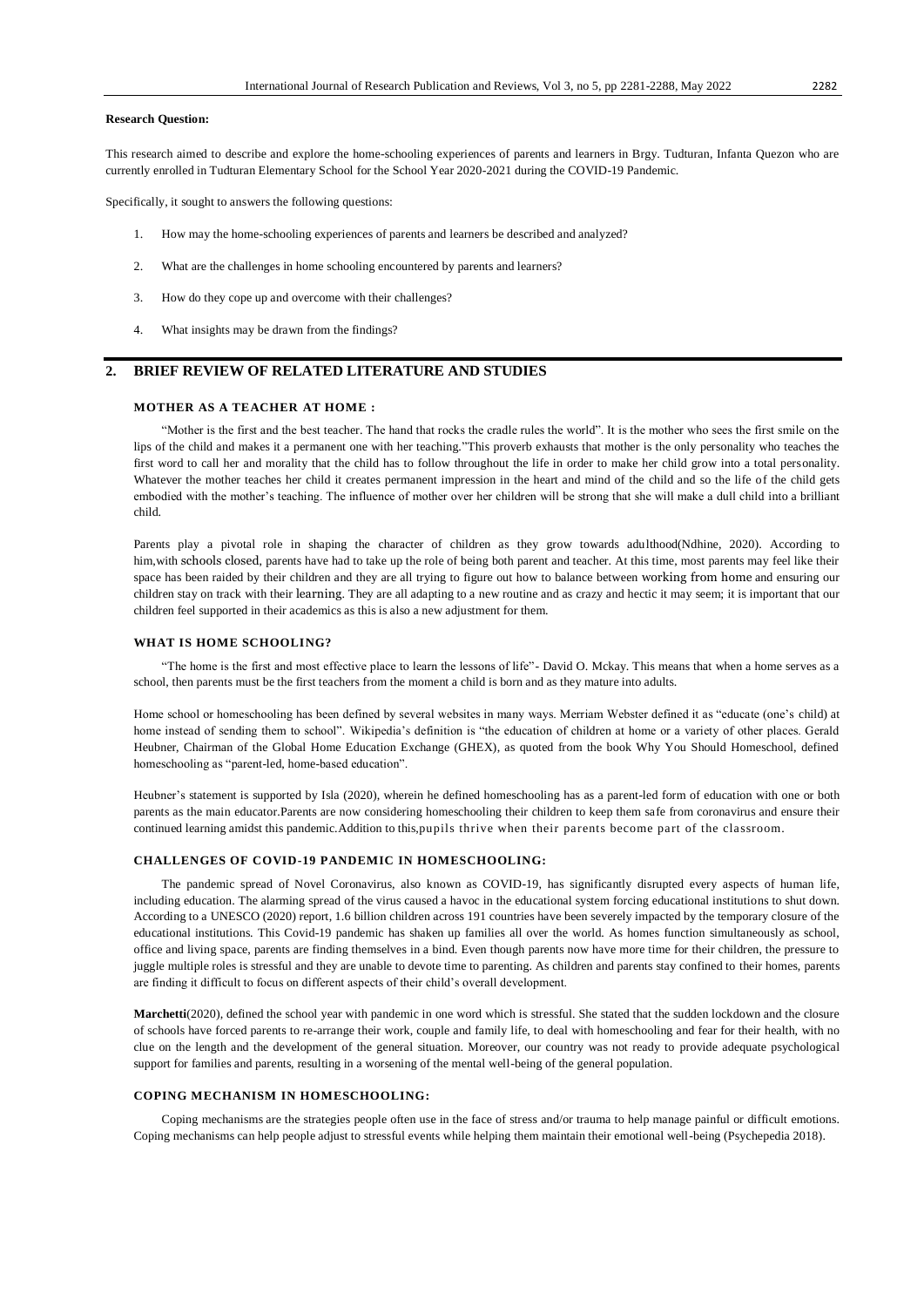According to the study of Guevarra and Cimanes, (2017) students' major coping strategy is social support. Social support refers to getting advice from others, talking to someone with similar experience, discussing feelings, getting sympathy, or talking someone how you feel.

Lundgren (2020), claimed that with many schools and workplaces closed due to the coronavirus pandemic, many have found themselves dealing with a new, and often very stressful, family situation. As well as having to work from home and run the household, parents likely also trying to keep their kids on track with their virtual school work—all while enduring the restrictions of social distancing and even being cut off from the support of friends and loved ones. With the whole family often occupying the same space day after day, the strain can seem unrelenting. If parents have been furloughed or lost your source of income, the financial pressure can add even more stress. Left unchecked, that can be a recipe for [burnout.](https://www.helpguide.org/articles/stress/burnout-prevention-and-recovery.htm)

**Synthesis:** The above collection of reviewed related literature and studies provide information to the researcher about the home schooling and the role of parents specifically the mother in teaching their child in the new normal education. As stated, COVID-19 pandemic has brought drastic changes in the Philippine educational system, thus varied learning modalities were being imposed. In addition, homeschooling is one of the options the Department of Education proposed, which is safe and beneficial to both parents and learners for it offers comfortable bond between and among them.

#### **SCOPE AND LIMITATIONS:**

This case study focused on the exploration and analysis of learners and parents in Tudturan Elementary School. This study described their challenges as well as their coping mechanisms in overcoming their challenges. The locale or setting of the study is Barangay Tudturan, Infanta, Quezon where the school located. The necessary data were expected to be collected and accomplished in the months of May-July 2021.

# **3. METHODOLOGY**

This research utilized a case study which highlighted the homeschooling experiences of learners and parents in Tudturan Elementary School. According to Yin (2009), case study research is concerned with investigating single or multiple units of study, using familiar research methods for data collection such as interviews or surveys. Case studies are empirical investigations, in that they

#### **RESEARCH SETTING:**

Tudturan Elementary School was the research setting of the study. It is a public non-central school situated at Barangay Tudturan, Infanta Quezon. It is 3.5 kilometers away from the town proper. There are 7 buildings consisted of 11 classrooms of which 9 are instructional and 3 used as non-instructional. At present, It has nine teachers and one full-pledge school principal with pupils' population of 307. It service area covers the five barangays of Maypulot, Antikin, Silangan, Cawaynin and Tudturan which popularly known as the cluster barangays of MAYSICAT.

#### **RESEARCH PARTICIPANTS:**

The research participants of the study were the five parents andfive learners from Barangay Tudturan Infanta, Quezon who were currently enrolled in Tudturan Elementary School.The first participant was a bachelor degree holder who is currently working as a government employee, the second was a motherof eight children, a parent who was an elementary undergraduate was the third participant, the fourth was a solo parent with one child, and the last one was a working mother who was low income earner. These participants were chosen among many of those who were qualified because of the significant experiences that they shared to the researcher. This study used judgemental or purposive sampling technique. According to Etikan (2017) judgemental sampling design is based on the judgement of the researcher as to who will provide the best information to succeed for the objectives of the study. The person conducting the research need to focus on those people with the same opinion to have the required information and be willing of sharing it.

#### **RESEARCH INSTRUMENTS:**

The research instrument used in this study was interview coupled with observations.Interviews are primarily done in qualitative research and occur when researchers ask one or more participants general, open-ended questions and record their answers (Creswell, 2012). Open-ended questions were asked during interviews in hopes of obtaining impartial answers. Another method that the researcher donewas the observation which is seen to be effective for identifying varied emotions and mannerism relative to the experiences and ideas shared by the research participants.

#### **DATA GATHERING PROCEDURES AND TECHNIQUES:**

These were the data-gathering procedures being used into consideration for a systematic data collection and consolidation:

A letter of permission to conduct the study was forwarded to the school head of Tudturan Elementary School and District Supervisor. The researcher also secured a permit from Barangay Captain of Tudturan for the purpose of undertaking the study. Initial interview was also done by the teacher for a background check.

Meanwhile, the researcher explained to the participants the overview and focus of this study which is geared toward investigating their experiences in homeschooling in this time of COVID-19 health threat.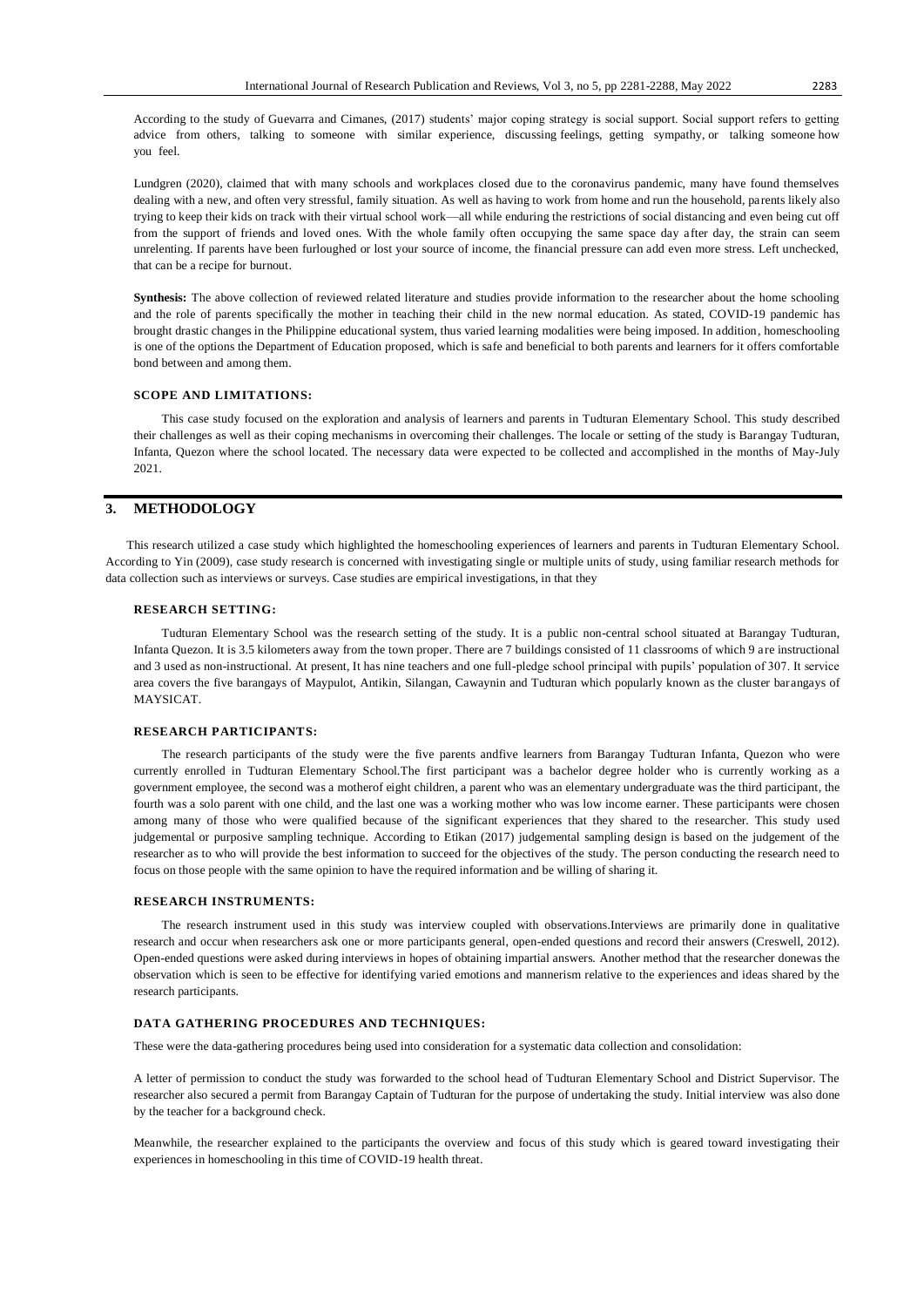To collect the needed inputs in this study, the researcher employed different techniques in qualitative research such as the interview, participant observation and storytelling.

#### **DATA EXPLICITATION AND ANALYSIS:**

In this research study, all information and data gathered were processed into the two stages of explicitation under case study method. This is also called the thematic analysis.Thematic analysis is a systematic process of coding, examining meaning, and provision of a description of the social reality through the creation of theme (Berg and Latin 2008). The researcher in this study examined the codes and interpret them into concepts. The similar concepts will then be grouped into themes, structuring the results to answer the stated purpose of this research. The theme is the main product of this data analysis (Greenet al. 2007).

#### **RESEARCH ETHICAL CONSIDERATION:**

The ethical considerations were ensured throughout the study. The researcher explained to the participants the overview and focus of study. The participants were given an informed consent letter and were asked to volunteer for the study understanding all the rights of withdrawal and refusal. There was no data seek which could exhibit participants' direct identity like names, telephone numbers, address, area or national identification number.

# **4. RESULTS AND DISCUSSION**

# **PORTRAIT OF HOME SCHOOLING**

#### **Mom Straddling Between Two Rivers (Balancing work, time and responsibilities)**

Homeschooling for parents has never been easy for them. It is said that the parents are the first teachers to their children, but for some parents who are busy at work, especially parents who have not even stepped into high school, homeschooling for them is a pool of burden. As described by the participants they prefer to work and put food on the table than to make their kids learn but soon die to hunger; they feel guilty because they admit that even they can guide and assist their children, they can no longer help since they got tired from work; while some of the participants has the urge of helping their children accomplishing the tasks in the modules despite their lack of knowledge and skills since they were not able to finish schooling way back then.

*"My husband and I are both essential workesr,we go to work from Mondays to Fridays, the two remaining days were reserved doing household choirs. I really don't have time to help my children in schooling since we need to work for us to live."*

"*Finding balance and time management has been my biggest struggle. I am trying to manage my time while working, giving quality time to my 4 children, doing household choirs at the same time andkeeping my own mental health strong." I feel guilty sometimes because I know that I can teach them but stress from work hit me, so I would just rest first."* 

*"I really am willing to help my children in schooling, only that I have to work at the same time. Plus, how can I help them I have only completed grade 3 in elementary?" I always tell my children to be good in school so they will not experience the same struggle I had countered before…I don't even understand the lesson... I cant explain to them the concept.*

These responses of the participants revealed that the pandemic has really brought a drastic changes in the lives of the participants for they have to manage their time while working and teaching their children at the same time.

These findings are congruent to the study **of Marchetti** (2020), where he defined the school year with pandemic in one word which is [stressful.](https://www.psychologytoday.com/us/basics/stress) Likewise Spinelli, et.al (2020), concluded that dealing with quarantine is a particularly stressful experience for parents who must balance personal life, work, and raising children, being left alone without other resources. Most parents balance their work and time just to do their responsibility in teaching their children. (Aten, 2020) affirmed this by stating that parenting is simultaneously the most challenging and rewarding task for many people, and during the pandemic, it has become even more difficult as time went by.

U.S. Bureau of Labor Statistics (2020), also explained that most families do not have someone to take on the full-time role of supporting remote education. It is not surprising that shouldering additional responsibilities directly resulted in struggles for adults.

#### **MY PUNITIVE AND RESTRICTIVE PARENT-TEACHER (TOUGH LOVE OF A MOM)**

*"Love without discipline is negligence, discipline without love is punishment."*

Parents are the ones responsible in providing basic needs, love, support, attention, especially knowledge among their kids. They are indeed the best teachers of their children. Parents serve as the role model, they want nothing but the best for their children. In this time of pandemic, parent took on the teaching role as their children accomplishing their modules and activity sheets.The power is in the hand of a parent, whether their children will follow or not. Most of thepupil participants noted that their mother is strict-type and authoritative teacher.

*"My mother is very strict! She wanted us to finished and accomplished my module and passed iton time, when I did wrong in a module she always nagging at me."*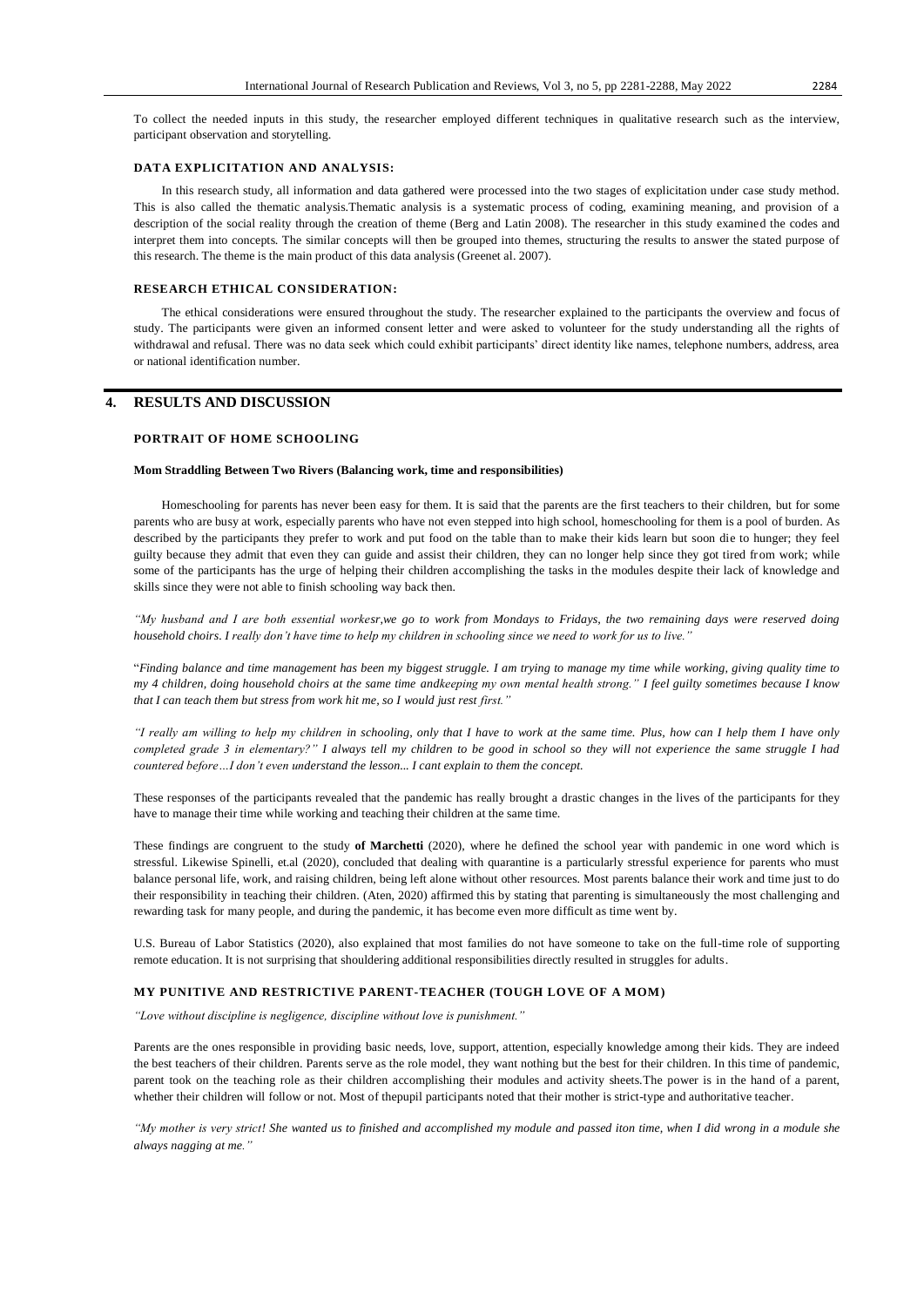All of the pupil participants agreed that their mother was very strict, they got easily angry to them especially in the middle of doing their module. When I asked them the reasons most of them told me-

*"Because I am naughty and stubborn."*

*"My mother got easily angry when she was teaching me. She would easily lose her temper that is why sometimes, she would just answer and accomplished the module because I can't understand what she was explaining to me to me and she would tell me to do the household choir like washing the dishes, taking care of my younger siblings just to finish my module."*

A quick shift from traditional learning to remote learning made most learners worried about daily life. Uncertainties about when life will get back to "normal" bring about anxiety (Daniel, 2020). Thus, uncertainty about the future may negatively affect learners' motivation related to remote learning. Non-positive motivation leads parents to worry about their children's academic progress and achievement at home. While parents are anxious about the future, supporting the schooling of children with low motivation can be challenging (Daniel, 2020).

#### **CHALLENGES OF HOME SCHOOLING**

#### **Mother's cross heavily laiden, Home schooling, additional burden**

The pandemic resulted in multiple stressors for mother. This included financial difficulties, fear of sickness and additional to these are teaching their own children because of the closure of school. Struggle is real on the part of those parents who cannot teach their children well because they do not have enough knowledge, skills and experience.Lack of content pedagogy is one of their biggest problem, most of the respondents noted that they did not attend college. " How can I teach my children, I am not an educator!" aside from telling that they don't have degree, they also noted of having lack of understanding the learning content of the module.

" I am not a teacher, I do not know how to explain the lesson to my child, instead of explaining it to him, I let my child copy the answers on the module or I let him answers by his own."

Another struggle or problem of a mother is assisting multiple children in the home with learning.

"Trying to help my four children at once with different subjects are one of my biggest struggle."

"My children don't mind learning, but they hate having a mom-teacher. They don't listen to us. They want their own teacher back."

Despite of their responses about having lack of understanding in the content of module,and not having a degree they still trying their best to help their children in accomplishing their learning task. According to the study of Bhamani, Makhdoom, and Bharuchi (2020) entitled Home learning in times of COVID, wherein they give emphasize that parents are trying to the best of their abilities to keep their children engaged in meaningful activities although they have experience some challenges and problems.

#### **STARLIGHT, STAR BRIGHT, I WISH MY MOM IS A MA'AM**

The new normal set up of education faced students with various problems. These include doing household choirs, taking care of the younger siblings and answering the module alone because of parent's having lack in content of pedagogy.

When I asked my pupils about their problem in home schooling, 3 out 5 participants stated that they mother doesn't know the content of the module. Their mother always tells to them that they didn't comprehend the content of the learning module, and that they could hardly understand the instruction from the given tasks.

*"I am not a teacher; your teacher is the one who knows the answer."*

*"I struggle to understand the lesson especially in Math. It's very hard to understand it alone, , and not having someone to explain it to me is very hard because even my mother she didn't know it also. We actually have a messenger group chat where our teacher accommodate questions about the lesson that we do not understand but I still find it very hard. I really want to go to school and physically listen to her explanation.*

Sometimes I try to ask my parents about my lessons, but they cannot explain it to me because they cannot understand English

*"Sometimes I try to ask my parents about my lessons, but they cannot explain it to me because they cannot understand English."*

These responses of the participants showed that they experienced problems in understanding the lessons in the module and that they need someone to explain to them the lessons that they have difficulty understanding. It is also evident in their responses that their difficulty to understand usually roots from their inability to comprehend the meaning of some difficult words or terminologies.

#### **COPING MECHANISM**

**A Helping Hand is a Magic Wand**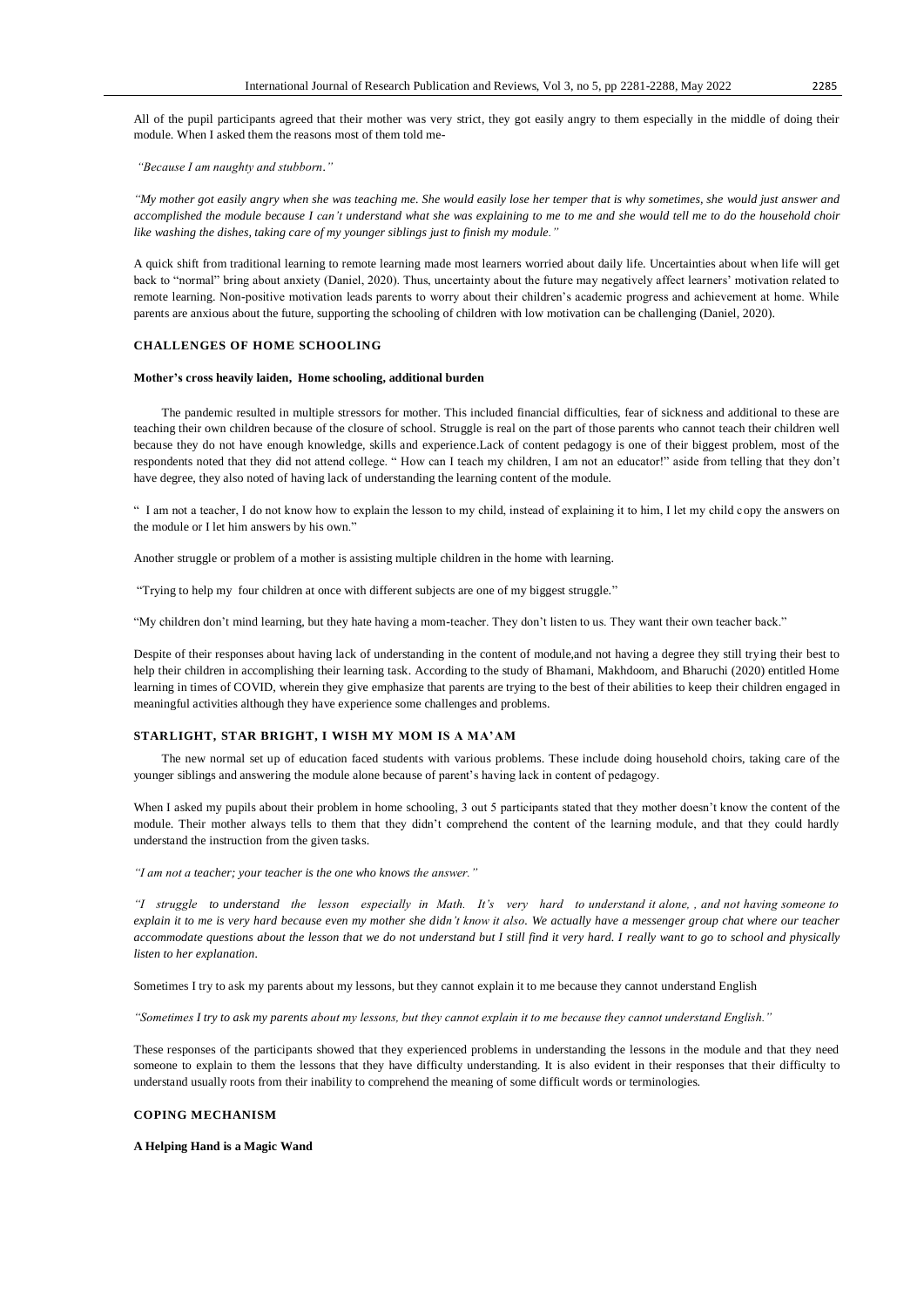The coping mechanisms of parents and learners in dealing with their problems in the new normal varries. Mothersand pupils wrote and stated the detailed reason on how they coped up with the problems.

*"I am fortunate that a have a children who can assist and helped my elementary grade level pupils in accomplishing their learning modules. We have internet connectivity at home, if we did not know how to answer it, my older daughter would browse them to google or you tube, if we did not understand it clearly, that was the time for us to contact their teacher. Using social media platforms such as fb and messenger really helped us a lot."*

*"Whenever I didn't understand the content of the module, I would contact my son's adviser through messenger. I asked her some questions, and I sometimes ask favor like extending the deadline of submission. I appreciated the adviser being so considerate. She did not give me a hard time. She allowed me to answer my modules on my own pace."*

As for the response of the pupils on how they cope-up with he problems and challenges. Here are their statement:

*I try to cope with my struggles by asking help from my parents and brothers. I know I can't really survive this modular distance learning on my own. So, I asked them for help but I didn't just copy answers from them. I try to let them explain to me what they understood. Especially in Math, I asked them how they come up with their answers."*

*"When I don't have any idea with the content of the module or when the lessons are very difficult, I browsed it through the assistance of mother or my siblings in you tube. There are many you-tube content that can help to answer my quirries in accomplishing the module."*

Based on mothers'and pupils' responses, it can be inferred that asking assistance is an effective way of coping with their problems in modular distance learning.

According to the result of the study of Guevarra and Cimanes, (2017) where students' major coping strategy is social support. Social support refers togetting advice from others, talking to someone with similar experience, discussingfeelings, getting sympathy, or talking someone how you feel. Mothers and pupils feel that theirfeelings towards the uncomfortable situation or the problem are valid when they feel thatthey are heard.

Kai Lundgren and Robert Segal, M.A (2020) enumerate some of the important things that will help mothers in coping up with their child's stress. These are: **join forces with other parents, connect with your child's teacher, create a learning routine, set goals—and celebrate their completion, get creative with lessons.**

### **TIME MANAGEMENT IS LIFE MANAGEMENT**

In order to accomplish answering their module and doing household chores and other responsibilities at home, time management is a must. These were the common responses of a mother to me. "I still try to manage my time, I usually teach my son in the evening while in the morning I do all my household chores."

*"When my younger son is asleep, that was our time to do the module. We choose first the easiest subject and when we are done we focus and give more time on the major subject like Math, English and Science. "*

Based on the parent response, it can be noted the effectiveness of managing your time. Having time management has given parents and pupils satisfaction in finishing their modules on time.

This result is in line with the results of Hearon's (2015) study where she studied the stress and coping strategies of High School students in Accelerated Academic Curricula and its relationships with students' success. She found that the students who employed time and task management to cope with stress were more likely to experience higher academic achievement as compared to those who don't.

# **5. CONCLUSION**

Based on the findings, the following conclusions were drawn:

- 1) The experience of a mother and a learner in time of COVID-19 pandemic can be described as unprepared. Since the pandemic was so sudden, parents experience difficulties in balancing their work, home and teaching responsibilities while learners find it hard to deal with a new set-up of education where their parents are the one who teaching them.
- 2) Parents and learners had experiencedchallenges. These were: lack of knowledge in content pedagogy, balancing responsibilities, dealing with multiple children/sibling.
- The parents and learners were able to overcome their problems with the support of the people around them like their teachers and relatives and using technology like google and youtube and managing time.
- 4) There are significant insights that can be drawn from the experience of a mother and learners such as the importance of the roles of parents and teachers in education.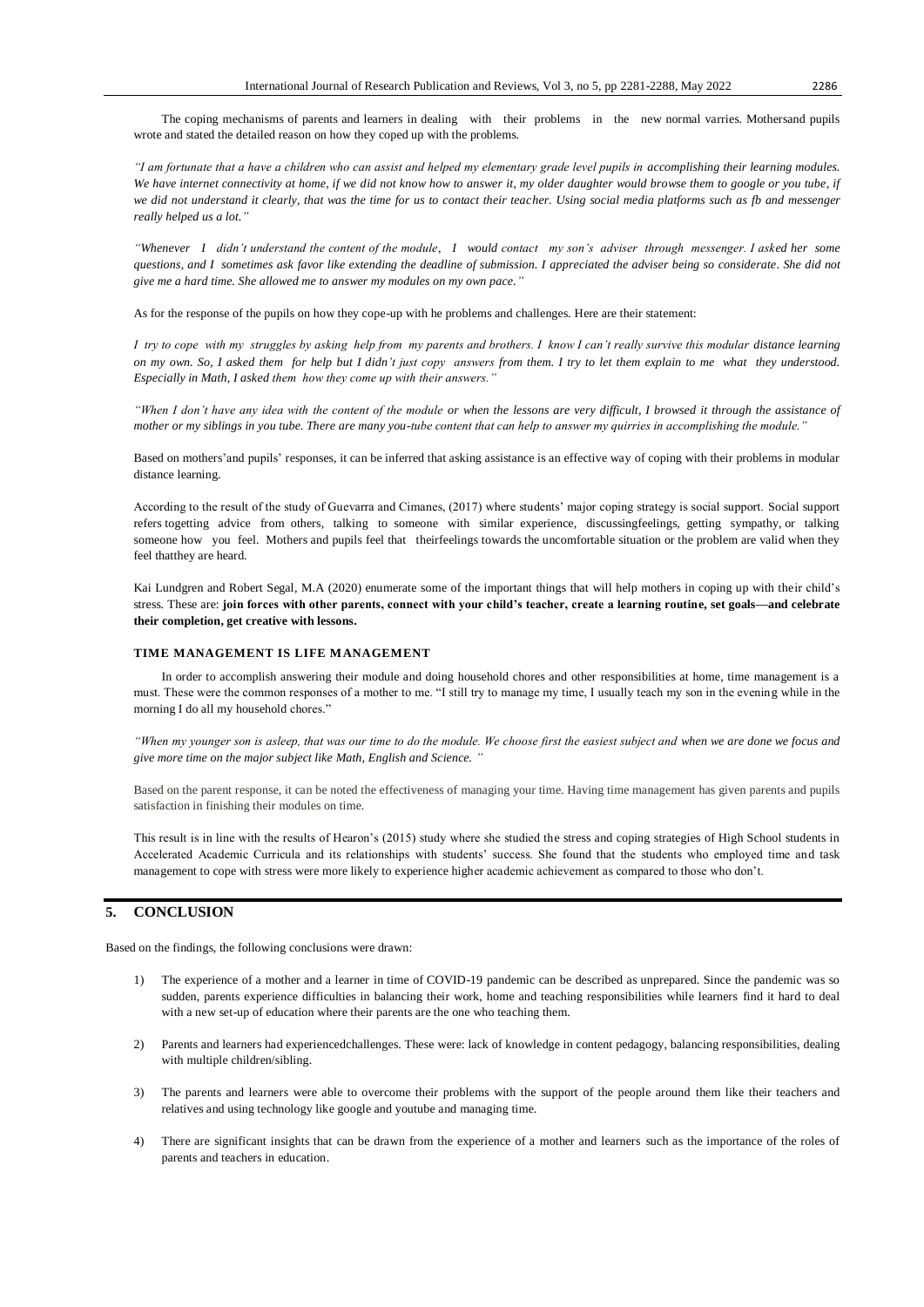# **RECOMMENDATION:**

In the light of the aforementioned findings and conclusions, the following are hereby recommended:

- 1) Parents and students should undergo major adjustments both in social and emotional aspects. This is deemed necessary at this time of crisis and Covid Pandemic.
- 2) Time management is very important in home schooling especially in balancing responsibilities for famlies with multiple number of school-aged children.Adhering or adopting to the Weekly Home Learning Plan provided by the teachers is a must.
- 3) Support system from the Local Government Unit specially from the barangay is crucial. Provision of internet connectivity and/or load allowance and gadgets for marginalized families should be prioritized/included in the next year LGU Budget.
- 4) For the school, help their students and parents to cope effectively in dealing with the problems. The school should create programs and activities for the students and parents that will enhance their coping mechanisms and allow them to explore various ways and avenues to alleviate their struggles and problems.Educational videos should be compiled and shared with the parentsto help them on the lessons that they find difficult to assist their children.
- 5) The school should conduct and implementParent's Academy which will help parents to be knowlegeable and well-informed regarding the content of the learning modules, so that they can guide their children in accomplishing different tasks and activities.
- 6) For the students/ pupils totake their study seriously even if they are home-schooled. They should develop their study habits and manage their time wisely so that they can submit their self-learning modules and activity sheets on time.

#### **REFERENCES**

- [1] Alvarez, A. V. (2020). The phenomenon of learning at a distance through emergencyremoteteaching amidst the pandemic crisis. Asian Journal of Distance Education, Volume 15, Issue 1, 2020
- [2] Bhamani, B. S, Makhdoom, A. Z, and Bharuchi, V. (2020). Home learning in times of COVID: Experiences of parents. Journal of Education and Educational Development, 7(1), 09-26, 2020.
- [3] Cahapay, M. B. (2020). How Filipino parents home educate their children with autism during COVID-19 period, InternationalJournal of DevelopmentalDisabilities,https://www.tandfonline.com/doi/full/10.1080/20473869.2020.1780554
- [4] Daniel S. J. (2020). Education and the COVID-19 pandemic. Prospects, 1–6. Advance online publication.
- [5] https://link.springer.com/article/10.1007/s11125-020-09464-3
- [6] Grinshtain, Y., Weisberger M., Blau, I. (2019) Teachers-mothers perceptions of the changes in the teaching profession as shaping teaching, motherhood and work-family conflict. European Educational Research Association.
- [7] Guevarra, R. & Cimanes, R. (2017). Stress coping mechanism and its impact to their age among Senior High School students at Parañaque National High School-Baclaran. International Journal for Innovative Research in Multidisciplinary Field, 3(7). Retrieved from https://www.ijirmf.com/wp-content/uploads/2017/08/201707011.pdf
- [8] Isla, R. (2020, July 7). Homeschooling in the Philippines: The pros and cons. Moneysmart.
- [9] <https://www.moneysmart.ph/articles/homeschooling-in-the-philippines-the-pros-and-cons-moneysmart-2020/>
- [10] LeCompte M.D. and Schensul J. J. (2010). Designing and conducting ethnographic research. Plymouth, United Kingdom . Alta mira Press
- [11] Selwyn, N., Banaji, S., Hadjithoma‐Garstka, C., & Clark, W. (2011). Providing a platform for parents? Exploring the nature of parental engagement with school learning platforms. Journal of Computer Assisted Learning, 27(4),314-323. https://onlinelibrary.wiley.com/doi/10.1111/j.1365-2729.2011.00428.x
- [12] Spinelli, M., Lionette F., Pastore, M., Fasolo, M. (2020). Parents' stress and children's psychological problems in families facing the COVID-19 outbreak in Italy. Front. Psychol., 03 July 2020
- [13] UNESCO. (2020, May 13) Reopening schools: When, where and how?
- [14] <https://en.unesco.org/news/reopening-schools-when-where-and-how>
- [15] U.S. Bureau of Labor Statistics. (2020, July 8). Employment characteristics of families: Summary.